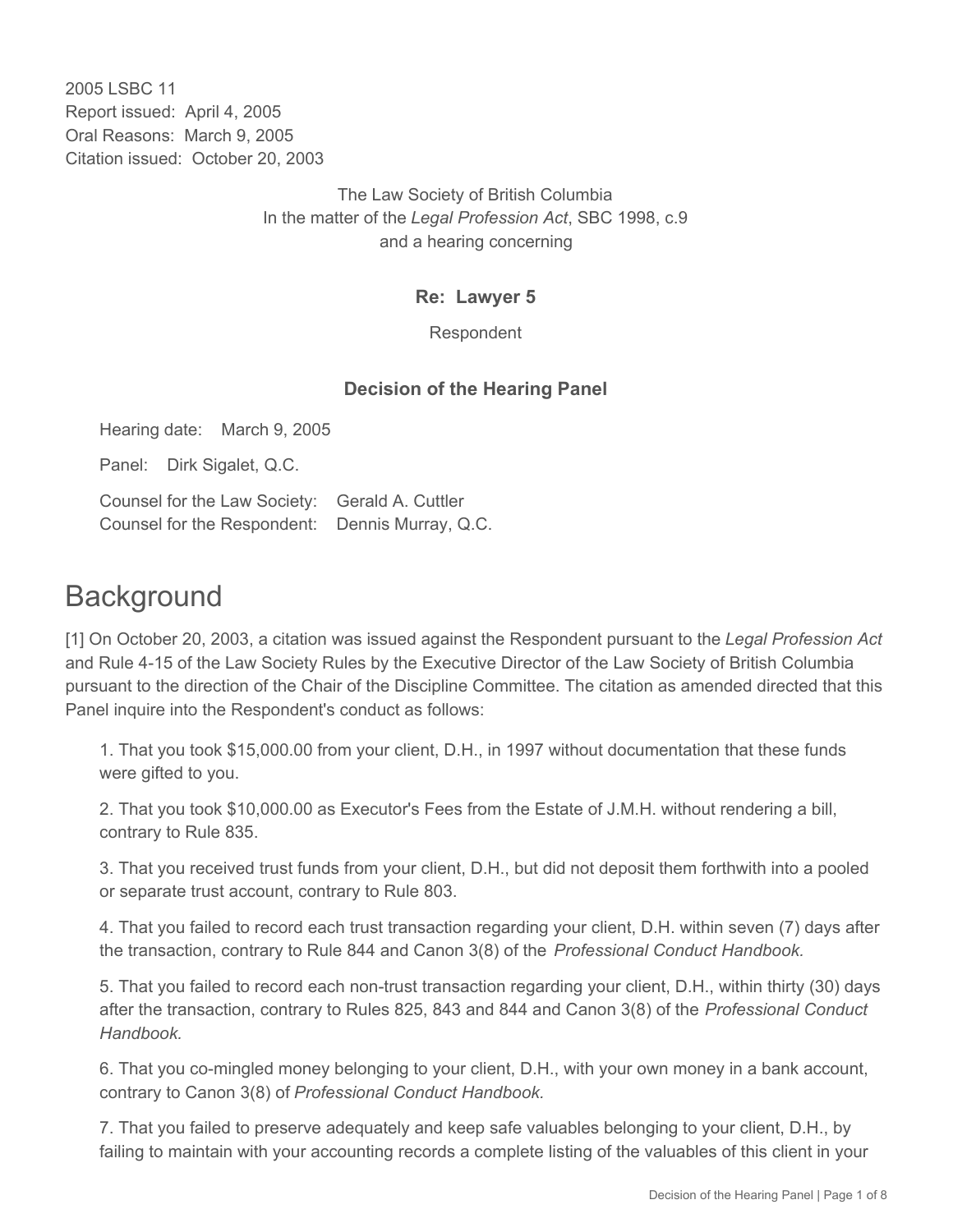custody, contrary to Chapter 7.1, Ruling 5 of the *Professional Conduct Handbook*

8. That you caused funds to be removed from the Estate of J.M.H. for the use of your client, D.H., on the basis that the money would be invested until required for your client D.H., but you did not invest the funds but rather left them in a non-interest bearing account.

9. That you accepted gifts totaling \$30,000.00 from your client, D.H., in 1996 and 1997 when you knew that all or part of these gifts were derived from the funds which you caused to be removed from the Estate of J.M.H. for the use of your client, D.H., contrary to Chapter 2, Ruling 1, and Chapter 6, Rulings 1 and 2 of the *Professional Conduct Handbook*.

[2] Pursuant to Rule 5-2(2), the Respondent agreed to a Panel consisting of a single Bencher.

[3] The citation comes before this Panel as a conditional admission of a disciplinary violation and consent to specific disciplinary action pursuant to Rule 4-22. The Respondent admits that his conduct set out in counts 1, 3 through 7 and 9 constitutes conduct unbecoming a member of the Law Society and consented to the following disciplinary action:

(a) a reprimand;

(b) a fine in the amount of \$3,500; and

(c) costs in the amount of \$2,500, both costs and fine payable over a 24 month period.

[4] An Agreed Statement of Facts was filed as Exhibit 1 in these proceedings. It provides as follows:

1. [A Lawyer] is a barrister and solicitor and has been a member of the Law Society of British Columbia since May 14, 1963.

2. The Respondent was appointed co-executor of the estate of Dr. H who died February 19, 1982. Dr. H's will provided that in any matter of dispute pertaining to his estate the decision of the Respondent would be binding upon his estate and the other co-executors.

3. DH was Dr. H's widow. DH died on March 18, 1997.

4. Mr. and Mrs. [the lawyer] were friends with Dr. and Mrs. H from the mid-1970's. Following Dr. H's death in 1982, the Respondent and his wife became closer friends of Mrs. H, until her death in 1997, including assuming much of the responsibility for arranging her care and assisting her with her day to day affairs from the fall of 1995 to March 1997.

5. Dr. H's will granted a life estate in the residue of his estate to DH and provided a power to encroach upon the capital for her benefit.

6. On February 24, 1993 Mrs. H appointed the Respondent as her attorney by way of a written Power of Attorney.

7. On or about September 26, 1995 the Respondent and Mrs. H decided to encroach upon the capital of Dr. H's estate in the amount of \$96,000.00. On September 26 and 27, 1995 the Respondent sent letters to Mr. SH and [the Bank] regarding this decision.

8. As a result, [the Bank] provided an encroachment cheque to Mrs. H in the sum of \$96,000.00, delivered on October 4, 1995. This cheque was deposited to Mrs. H's personal chequing account.

9. The \$96,000.00 was intended to deal with anticipated home care and general spending needs of Mrs. H, as she had been injured and, as of October 1995, needed home care and some discretionary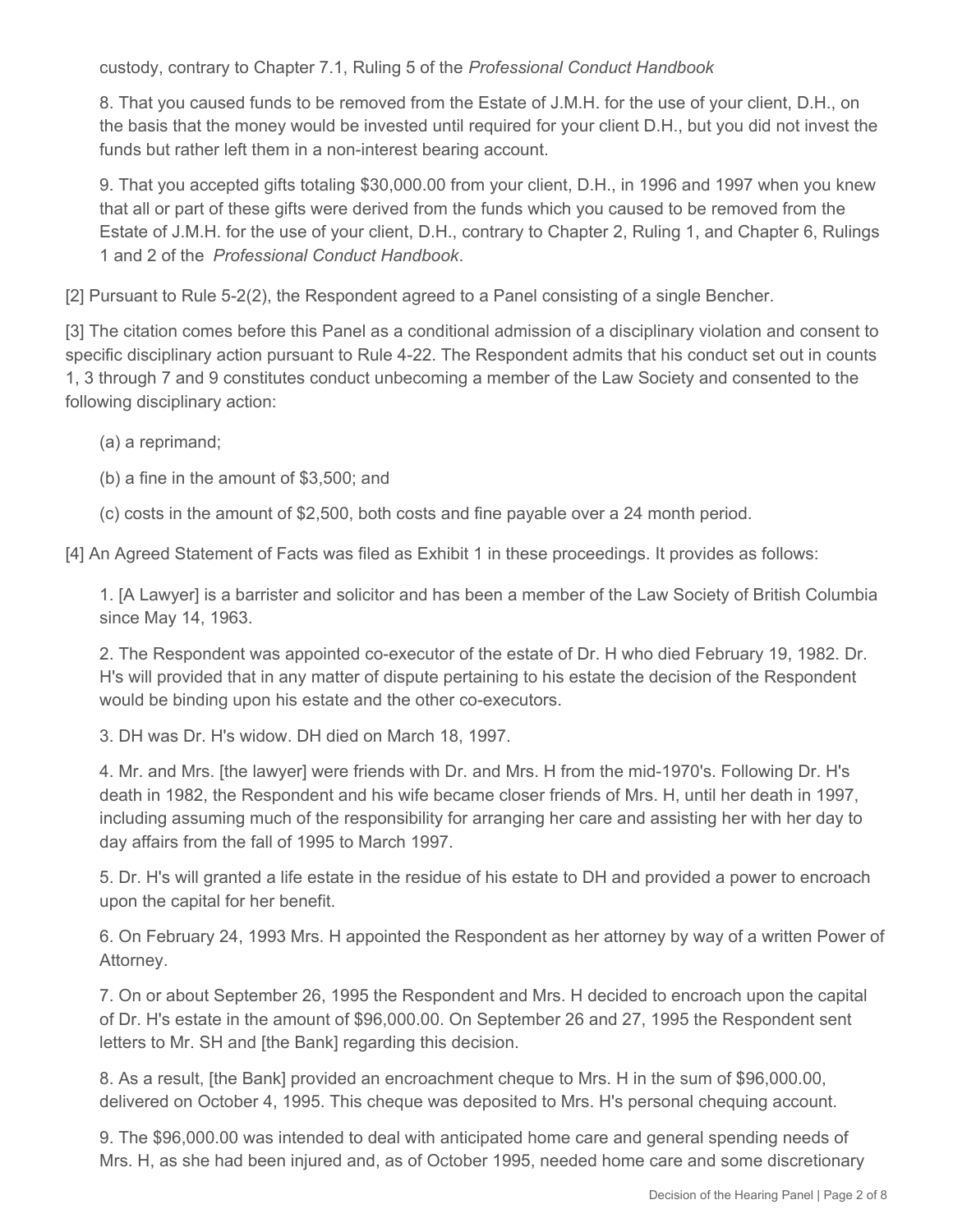money.

10. On or about October 4, 1995, [the Bank] delivered a cheque in the amount of \$96,000.00 payable to DH, to the Respondent.

11. The Respondent deposited the \$96,000.00 in Mrs. H's personal chequing account (the "Account") which was a non-interest earning account. The Respondent attempted to convince Mrs. H to consider placing the funds in some form or readily available interest bearing investment, but Mrs. H was firm that she did not wish to do that and wanted to leave the money where it was.

12. Prior to the deposit of \$96,000.00, the balance in Mrs. H's Account was \$8,406.87.

13. On October 4, 1995 (the date the \$96,000.00 was deposited in Mrs. H's Account) Mrs. H also had securities valued at approximately \$56,000.00 at [the Bank].

14. The funds were gradually expending during Mrs. H's lifetime, i.e.: until March 8, 1997 at which time the balance in Mrs. H's Account was approximately \$2,700.00.

15. On October 6, 1995 Mrs. H signed a cheque on the Account made payable to the Respondent in the amount of \$2,500.00. This cheque bears no notation. This cheque was deposited to the Respondent's personal bank account on October 10, 1995.

16. On March 6, 1995 Mrs. H signed a letter addressed to the Respondent. She stated, *inter alia*: "During this year 1996, I confirm my intentions to make a gift to you and your dear wife, M, of \$15,000.00.

17. On April 10, 1996 Mrs. H signed a cheque on the Account made payable to the Respondent in the amount of \$6,000.00. The cheque bears no notation. This cheque was deposited to the Respondent's personal bank account on April 10, 1996.

18. On May 31, 1996 the Respondent and Mrs. H signed a written authority authorizing [the Bank] to issue a cheque from Dr. H's estate to the Respondent in the amount of \$10,000.00. This written authority was delivered to Ms. K on June 7, 1996. The Respondent advised his personal accountant, Mr. WC that the amount was for personal representative executor fees and to include this sum in his 1996 Personal Income Tax statement. This sum was included as personal income on the Respondent's personal income tax return. The Respondent advised the Dr. H Estate accountant, RD of this payment.

19. On September 30, 1996 Mrs. H signed a cheque on the Account made payable to the Respondent in the amount of \$4,000.00. The cheque bears no notation. This cheque was deposited to the Respondent's personal bank account on October 1, 1996.

20. On October 30, 1996 Mrs. H signed a cheque on the Account payable to the Respondent in the amount of \$400.00 with a notation "reimbursement" noted thereon. This cheque was deposited to the Respondent's personal bank account on November 1, 1996.

21. On November 9, 1996 Mrs. H signed a cheque on the Account made payable to the Respondent's wife in the amount of \$2,100.00 with the notation "t.v. and clothes" noted thereon. This cheque was deposited to the Respondent's personal bank account on November 14, 1996.

22. On November 14, 1996 Mrs. H signed a cheque on the Account made payable to the Respondent's wife in the amount of \$1,000.00 with the notation "linen and medical supplies" noted thereon. This cheque was deposited to the Respondent's personal bank account on November 14, 1996.

23. On November 23, 1996 Mrs. H signed a cheque on the Account made payable to the Respondent's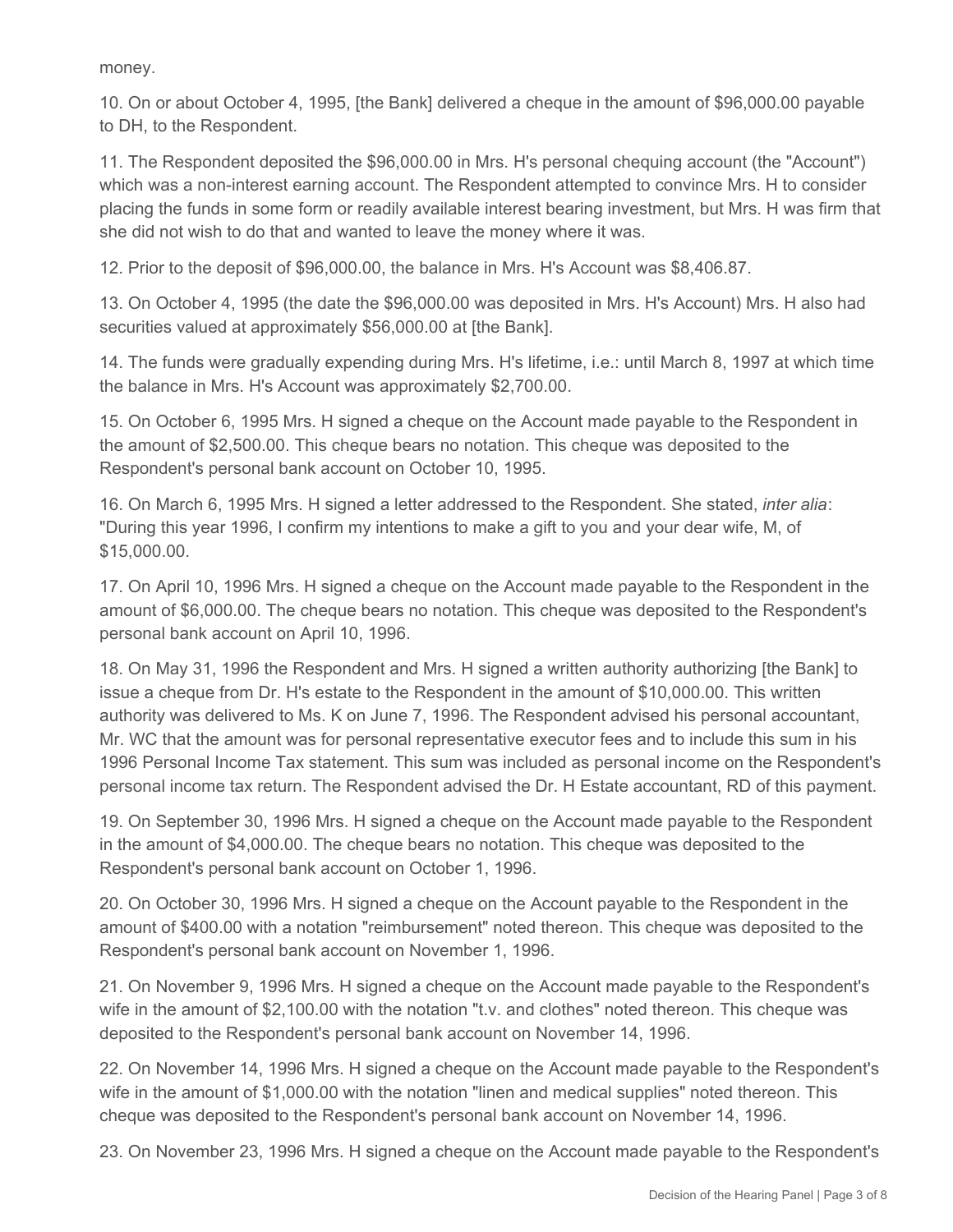wife in the amount of \$1,000.00 with the notation "clothes and bathroom accessories" noted thereon. This cheque was deposited to the Respondent's personal bank account on November 26, 1996.

24. On November 28, 1996 Mrs. H signed a cheque on the Account made payable to the Respondent in the amount of \$5,000.00. There is no notation on this cheque. This cheque was deposited to the Respondent's personal bank account on December 5, 1996.

25. The Respondent has advised the Law Society that the cheques made payable to him from Mrs. H's Account which were deposited to his personal bank account on April 10, October 1 and December 5, 1996, totaling \$15,000.00 were gifts from Mrs. H, as contemplated in paragraph 16 hereof.

26. On January 21, 1997 Mrs. H signed a cheque on the Account made payable to the Respondent in the amount of \$10,000.00. There is no notation on this cheque. This cheque was deposited to the Respondent's personal bank account on January 22, 1997. Prior to this deposit the balance in the Respondent's personal bank account was \$1,348.55.

27. On January 21, 1997 Mrs. H informed the Respondent that she wanted to proceed with a new Will and advised the Respondent of her wishes. The Respondent prepared Will instructions in typewritten form which Mrs. H acknowledged on January 22, 1997.

28. The Respondent told Mrs. H he would not and could not attend to preparation or finalization of any Will in which she made him a beneficiary, and told her he would find a senior solicitor with whom she could deal. The Respondent made a referral in this regard to GJ, Q.C. and played no part in the question of any possible new Will thereafter.

29. On January 24, 1997 Mrs. H met with GJ, Q.C. regarding her instructions for a new Will. Mrs. H executed a new Will on January 24, 1997. In it she, *inter alia*, bequeathed the residue of her estate to the Respondent.

30. On February 5, 1997 Mrs. H signed a cheque on the Account made payable to the Respondent in the amount of \$10,000.00. There is no notation on this cheque. This cheque was deposited to the Respondent's personal bank account on February 5, 1997.

31. The Respondent has advised the Law Society that the money from Mrs. H which he deposited to his personal bank account on January 22 and February 5, 1997 represented a \$15,000.00 gift plus \$5,000.00 for Mrs. H's maintenance. There is no written confirmation of the said gift or of Mrs. H's intention to make it.

32. On February 14, 1997 the Respondent sent a letter to Mrs. K in his capacity as Mrs. H's attorney. He referred to the Power of Attorney which he had from Mrs. H. The Respondent requested that a cheque in the amount of \$20,000.00 "payable to the [a Bank] be provided to him from Mrs. H's personal account. [The Bank] complied with the Respondent's request. On February 21, 1997 the Respondent deposited \$20,000.00 from Mrs. H's account to his personal bank account at [a Bank].

33. On May 28, 1997 the Respondent deposited the sum of \$7,447.40 (i.e. the balance in his personal bank account) plus \$9,500.00 cash (for a total of \$16,947.40) to his pooled trust account on a ledger opened in the name of Mrs. H's Estate, after her death.

34. The sum of \$9,500.00 referred to in the proceeding paragraph was in the form of cash (\$100 bills) belonging to Mrs. H. This cash was in the Respondent's vault on the date of Mrs. H's death. The Respondent did not make any entries in his trust records to document the holding of this cash.

35. At no time from the date of Dr. H's death (1982) to the date of Mrs. H's death (1997) did the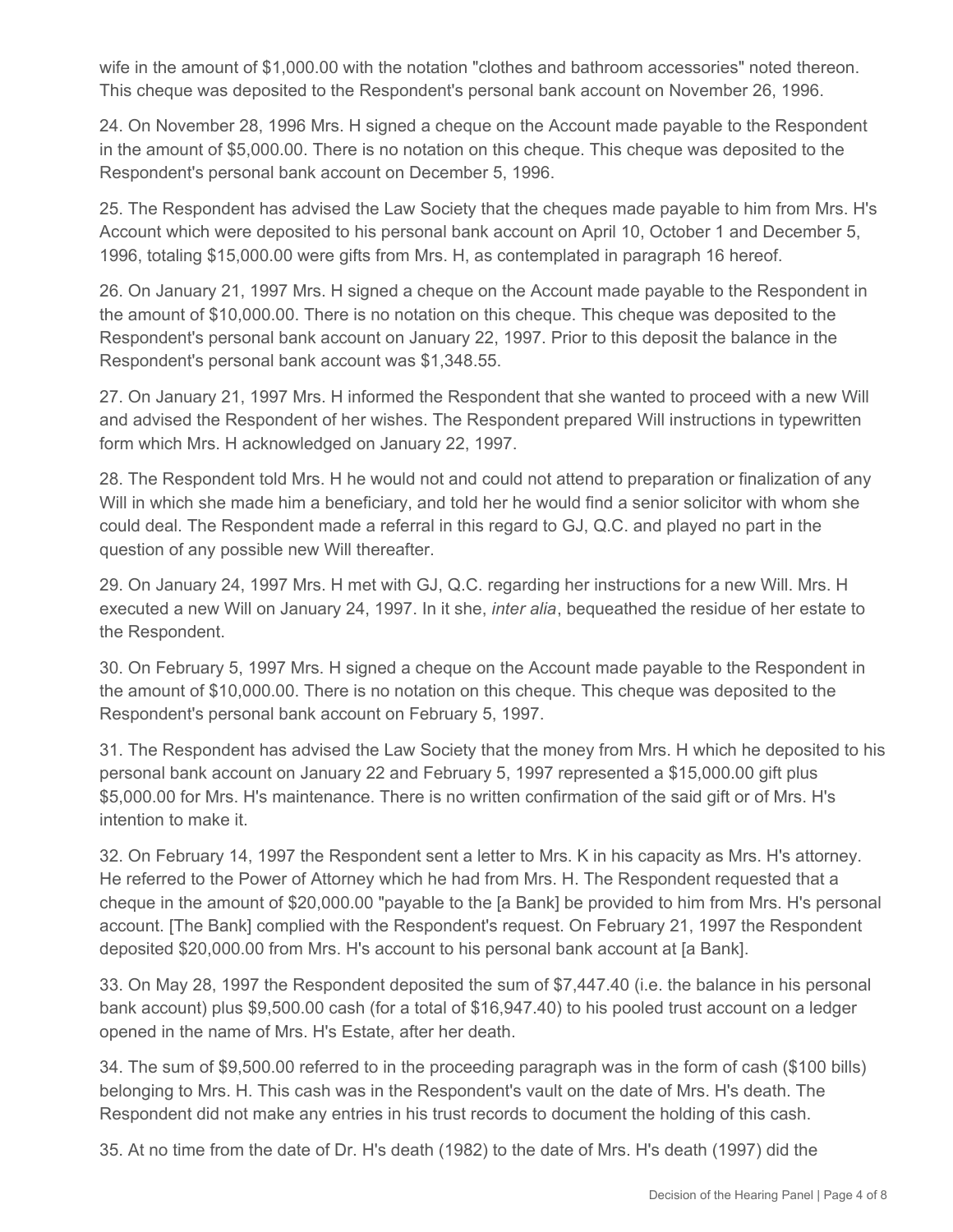Respondent open a file in his law offices in connection with Mrs. H or legal services to Mrs. H, nor did he open a Trust ledger regarding Mrs. H or legal services to her.

36. At all relevant times Mrs. H was fully competent as confirmed by Mr. J, Q.C. who prepared her Will in January, 1997, and Dr. B, her Gerontologist along with Dr. W, her General Practitioner, both of whom observed her in January and February of 1997, including the time frame involving hip surgery, just prior to her death.

[5] After considering the circumstances set out in the Agreed Statement of Facts, and having heard the submissions of counsel, the Panel finds that the conduct constitutes conduct unbecoming.

[6] The Panel further finds that the penalty proposed by the Respondent and recommended by the Discipline Committee to be appropriate in all of the circumstances.

[7] It is accordingly ordered that the Respondent be reprimanded, pay a fine of \$3,500 and costs of the hearing in the amount of \$2,500.

[8] The Executive Director is instructed to record the finding of conduct unbecoming on the Respondent's Professional Conduct Record.

## **Application for Anonymous Publication**

[9] The above disciplinary action did not include a penalty of suspension or disbarment. It was therefore appropriate that Respondent's counsel made application that publication of the Panel's decision not identify the Respondent. This application was opposed by Law Society counsel.

[10] Rule 4-38.1(3) is reproduced below.

- (3) The panel may order that publication not identify the Respondent if:
	- a) the panel has imposed a penalty that does not include a suspension or disbarment; and,

b) publication will cause grievous harm to the respondent or another identifiable individual that outweighs the interest of the public and the Society in full publication.

[11] Rule 4-38.1(3) reflects the Law Society's general desire to balance transparency with privacy. The particular application of this Rule requires the Panel to balance the following:

- (a) grievous harm to the respondent with;
- (b) the interest of the public and the Society in full publication.

[12] For ease of reference the Panel refers to this Rule application as the "Non-Identify Application" . The balancing process in a Non-Identity Application has the below steps.

- 1. Defining of grievous harm.
- 2. Determination if publication will cause the grievous harm.
- 3. Defining the interest of the public and of the Law Society in this particular situation.

*[13] Defining of Grievous Harm* – Dictionary definitions merely restate the obvious by using such words as "serious" or "severe" . Certainly the nature of the harm must be much more than a one time snub or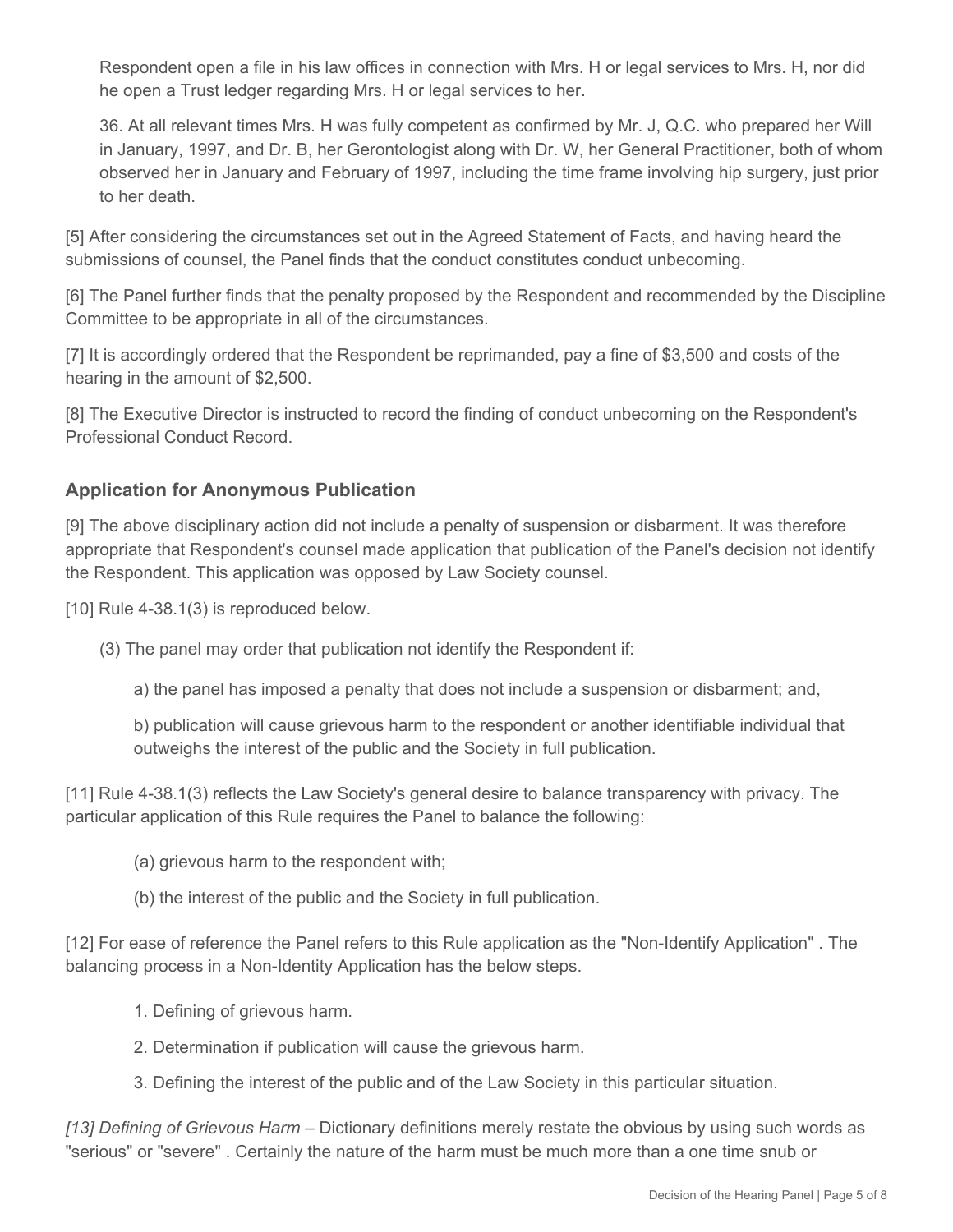exaggerated civility from a colleague or from persons in the Respondent's general community of friends. Grievous harm, given the lack of limiting words in the Rule, must mean any one, some or all of the following:

- deliberate withdrawal of professional courtesy
- loss of clients
- judicial mistrust
- colleague mistrust
- loss of personal friends
- the Respondent's associates or family being the subject of adverse remarks
- medical effects psychological or psychiatric or both
- loss of self worth and confidence
- loss of reputation

[14] Grievous harm need not be limited to these previous examples of harm. There may well be situations where publication may only cause one or two of the preceding or something not mentioned.

*[15] Determination if publication will cause grievous harm* – the medical effects of grievous harm deserve further mention. The consequence of the legal profession having a familiarity with using medical-legal expert evidence could be the ready acceptance of medical evidence as the effects of grievous harm for all Non-Identity Applications. Consequently the medical affidavit evidence would be seen as the norm. Or, the lack thereof be seen that no grievous harm occurred. The application of this Rule must not be a battle of expert's medical affidavits. The medical evidence could become trivialized to the point that only evidence of debilitating psychiatric illness or suicide would be viewed as grievous. This would be a deplorable application of the Rule. What is one Respondent's mental pain and outward symptoms of emotional or mental distress that allegedly would arise from the publication process may well be another Respondent's outward stoic acceptance yet in either case the harm may well be grievous.

[16] Instead, the determination of grievous harm of any nature, would be the test of a reasonable and informed member of the public applying her or his own experiences to the offence and to the situation of a Respondent. If there is a possibility of grievous harm in the context of a Respondent's own representations then that reasonable and informed member of the public can find that publication will cause grievous harm.

[17] It is sufficient for this Panel to consider and weigh the Respondent's representations without the need for corroborating medical evidence. As stated in *A Lawyer*, 2004 LSBC 19, at paragraph 8:

"The panel is of the opinion that medical evidence is not always required to establish grievous harm and that each case is to be decided on its own facts and circumstances." and

"While medical evidence may in some case be helpful, it is not necessary here given our observations of the Respondent's demeanor."

[18] This principle was approved in *A Lawyer*, 2005 LSBC 06, paragraph 18 although the application in that case was denied because the offence (failing to remit PST and GST for more than a ten year period) was more serious than *A Lawyer*, 2004 LSBC 19. Although neither of these cases cite *Bell* [2001] LSBC a case, as pointed out by Law Society counsel, decided under the previous Rule, they do, by inference, disagree with the ruling in the *Bell case* which stated:

"The common places of experience of the panel of the Review benchers are insufficient to find such a conclusion. It must be founded on expert or other compelling evidence as to the special or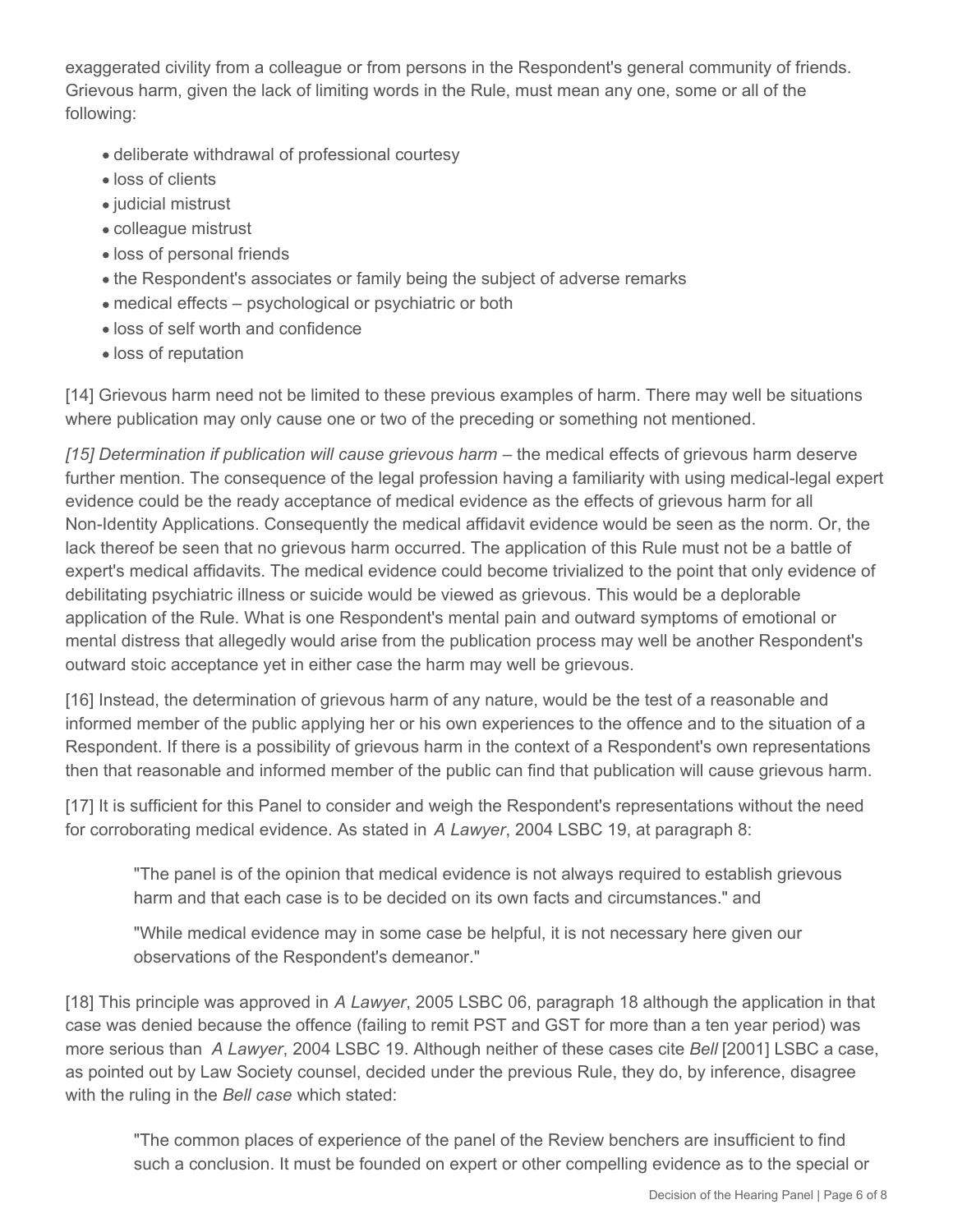undue prejudice that may affect the Member."

[19] This Panel disagrees with the *Bell* case and states that resolving the possibility of causing grievous harm depends on the above test of a reasonable and informed member of the public.

[20] Now, to apply this test to the case at hand, the Panel has considered the nature of the Respondent's practice before the offence occurred. This is relevant because:

(a) it forms the basis for predicting the future harmful effect the publication may have on the Respondent; and

(b) it is the benchmark for determining what difference may occur if publication was permitted.

[21] Before the offence occurred, the Respondent's Law Society record was unblemished. The Panel concludes that the Respondent offered, with integrity, to the public, legal services that were honourable and competent. He contributed to his community and was Mayor of a small urban community at age 28. The Respondent met Dr. H as a colleague of the local Hospital Board. Over time the friendship of this meeting extended to the spouses and, as couples, their friendship and trust developed from the 1970's onward. It was only natural that Dr. H appoint the Respondent executor with the particular task of administering the life estate for Mrs. H. This description establishes the height from which a fall from grace could occur if this Non-Identity Application were not successful.

[22] The offence itself is set in the context of this friendship. The offence was a one time occurrence of Accounting Rules which did not in any manner benefit the Respondent. The Respondent's client was never at risk and nor was the public. All funds were accounted for. Throughout the Law Society's investigation the Respondent remained cooperative, helpful and open. The Law Society, for no adverse reason to the Respondent, took eight years to bring this matter to a hearing. During the eight year period, this 67 year old Respondent continued providing with integrity, the same honourable and competent legal services. The Respondent's 41 year practice has now developed to a point where he enjoys the retainer of one significant client for most of his fees.

[23] The Respondent contritely admitted his wrong doing, was accordingly humbled and is obviously the wiser. If this Non-Identity Application is unsuccessful, then likely grievous harm, being loss of reputation, especially the possible loss of a major client, is certainly not a deserving ending to the Respondent's respected legal career.

[24] This is a situation where a reasonable member of the public, now duly informed, would decide that publication could cause grievous harm to this Respondent.

*[25] Defining the interest of the public and the interest of the Law Society* – the Law Society's interest, to the extent that it is not coincident with the public interest, is to see that its discipline cases are dealt with in a cost effective manner but without compromising the process. In addition to punishment, there is the compassionate application of the Law Society's Rules so that rehabilitation can occur. An admission to a relatively minor and one time offence from this Respondent who is contrite and reflective is a Respondent who satisfies the interests of the Law Society.

[26] The public interest was addressed by the Law Society's counsel when he pointed out in his useful and cogent presentation, that the fundamental task of the Law Society is to protect the public interest by having, amongst other qualities, a profession that is competent. The Law Society achieves this competence by using a variety of techniques, one of which is recognizing that the public interest (as well as its own member) expects wrongdoing, duly adjudicated, to be met with punishment.